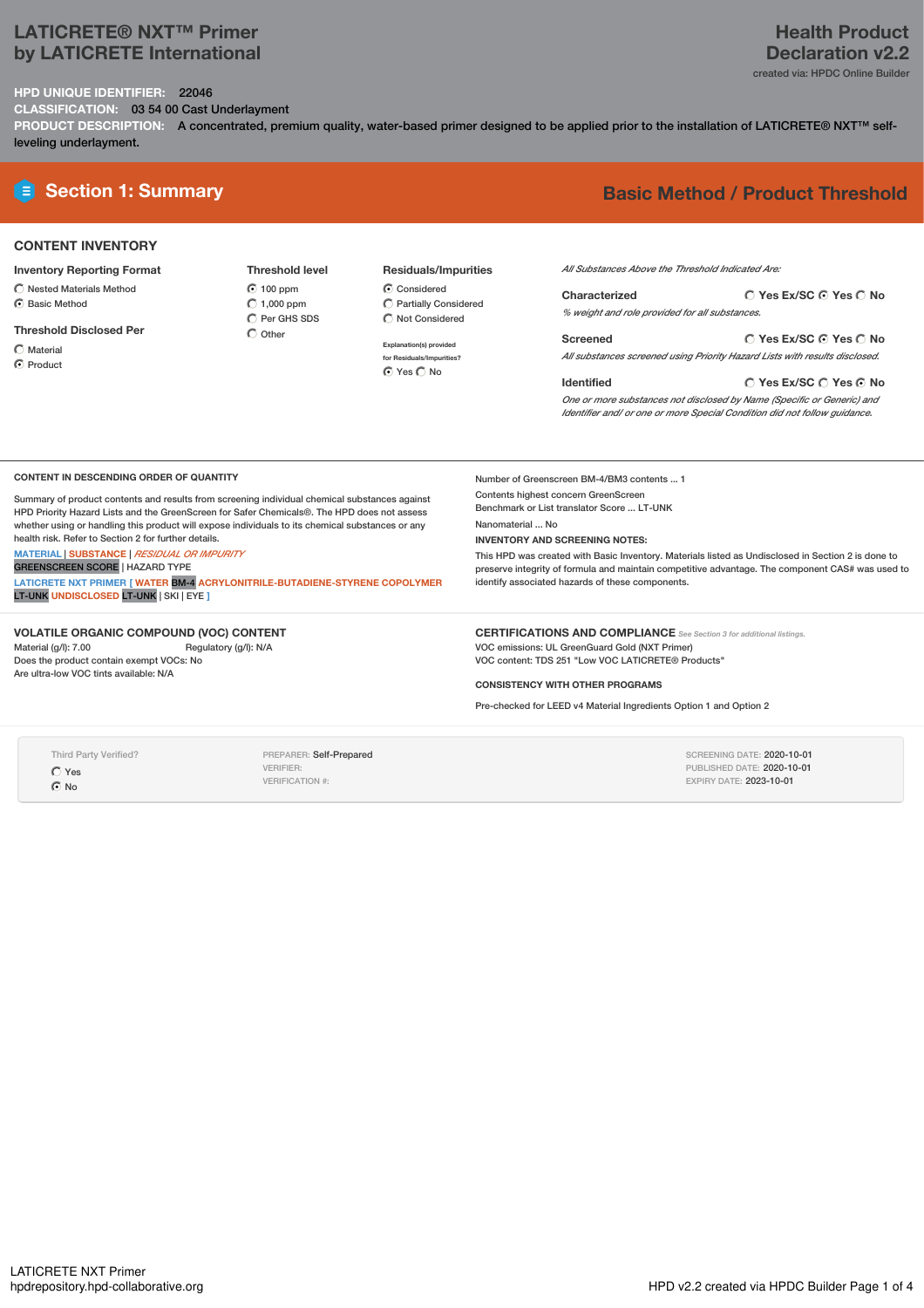This section lists contents in a product based on specific threshold(s) and reports detailed health information including hazards. This HPD uses the inventory method *indicated above, which is one of three possible methods:*

- *Basic Inventory method with Product-level threshold.*
- *Nested Material Inventory method with Product-level threshold*
- *Nested Material Inventory method with individual Material-level thresholds*

Definitions and requirements for the three inventory methods and requirements for each data field can be found in the HPD Open Standard version 2.2, available on the *HPDC website at: [www.hpd-collaborative.org/hpd-2-2-standard](https://www.hpd-collaborative.org/hpd-2-2-standard)*

| <b>LATICRETE NXT PRIMER</b>                                    |                                                                                                                                                                              |          |                                   |                                                |               |  |  |
|----------------------------------------------------------------|------------------------------------------------------------------------------------------------------------------------------------------------------------------------------|----------|-----------------------------------|------------------------------------------------|---------------|--|--|
| PRODUCT THRESHOLD: 100 ppm                                     | RESIDUALS AND IMPURITIES CONSIDERED: Yes                                                                                                                                     |          |                                   |                                                |               |  |  |
| 100 ppm.                                                       | RESIDUALS AND IMPURITIES NOTES: Residuals and impurities are measured by quantitative methods and are only displayed when they are potentially greater than                  |          |                                   |                                                |               |  |  |
|                                                                | OTHER PRODUCT NOTES: See SDS at www.laticrete.com for occupational exposure information.                                                                                     |          |                                   |                                                |               |  |  |
| <b>WATER</b>                                                   |                                                                                                                                                                              |          |                                   |                                                | ID: 7732-18-5 |  |  |
| HAZARD SCREENING METHOD: Pharos Chemical and Materials Library |                                                                                                                                                                              |          | HAZARD SCREENING DATE: 2020-10-01 |                                                |               |  |  |
| %: $45.0000 - 55.0000$                                         | GS: BM-4                                                                                                                                                                     | RC: None | NANO: No                          | SUBSTANCE ROLE: Diluent                        |               |  |  |
| <b>HAZARD TYPE</b>                                             | AGENCY AND LIST TITLES                                                                                                                                                       |          | WARNINGS                          |                                                |               |  |  |
| None found                                                     |                                                                                                                                                                              |          |                                   | No warnings found on HPD Priority Hazard Lists |               |  |  |
|                                                                | SUBSTANCE NOTES: The amount of this component may vary based on plant of manufacture.                                                                                        |          |                                   |                                                |               |  |  |
|                                                                |                                                                                                                                                                              |          |                                   |                                                |               |  |  |
| <b>ACRYLONITRILE-BUTADIENE-STYRENE COPOLYMER</b>               |                                                                                                                                                                              |          |                                   |                                                | ID: 9003-56-9 |  |  |
| HAZARD SCREENING METHOD: Pharos Chemical and Materials Library |                                                                                                                                                                              |          | HAZARD SCREENING DATE: 2020-10-01 |                                                |               |  |  |
| %: $45.0000 - 55.0000$                                         | GS: LT-UNK                                                                                                                                                                   | RC: None | NANO: No                          | SUBSTANCE ROLE: Polymer species                |               |  |  |
| <b>HAZARD TYPE</b>                                             | AGENCY AND LIST TITLES                                                                                                                                                       |          | WARNINGS                          |                                                |               |  |  |
| None found                                                     |                                                                                                                                                                              |          |                                   | No warnings found on HPD Priority Hazard Lists |               |  |  |
|                                                                | SUBSTANCE NOTES: The amount of this component may vary based on plant of manufacture.                                                                                        |          |                                   |                                                |               |  |  |
|                                                                |                                                                                                                                                                              |          |                                   |                                                |               |  |  |
| <b>UNDISCLOSED</b>                                             |                                                                                                                                                                              |          |                                   |                                                |               |  |  |
| HAZARD SCREENING METHOD: Pharos Chemical and Materials Library |                                                                                                                                                                              |          | HAZARD SCREENING DATE: 2020-10-01 |                                                |               |  |  |
| %: $0.5000 - 1.5000$                                           | GS: LT-UNK                                                                                                                                                                   | RC: None | NANO: No                          | SUBSTANCE ROLE: Polymer species                |               |  |  |
| HAZARD TYPE                                                    | AGENCY AND LIST TITLES                                                                                                                                                       |          | WARNINGS                          |                                                |               |  |  |
| <b>SKIN IRRITATION</b>                                         | EU - GHS (H-Statements)                                                                                                                                                      |          | H315 - Causes skin irritation     |                                                |               |  |  |
| <b>EYE IRRITATION</b>                                          | EU - GHS (H-Statements)                                                                                                                                                      |          |                                   | H319 - Causes serious eye irritation           |               |  |  |
|                                                                | SUBSTANCE NOTES: The amount of this component may vary based on the plant of manufacture. This product is shown as undisclosed to preserve integrity of formula and maintain |          |                                   |                                                |               |  |  |

competitive advantage. The component CAS# was used to identify associated hazards.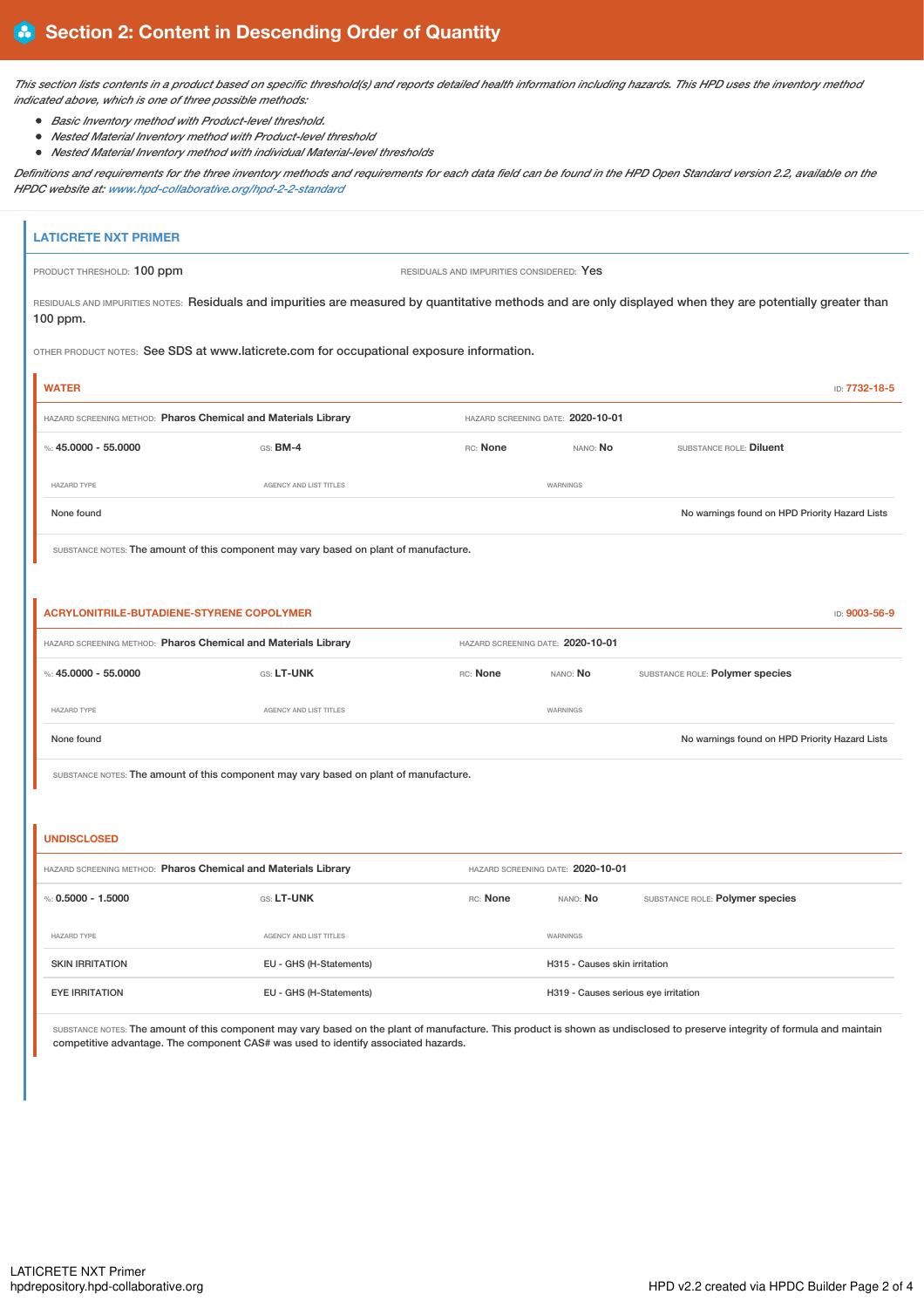This section lists applicable certification and standards compliance information for VOC emissions and VOC content. Other types of health or environmental performance *testing or certifications completed for the product may be provided.*

| <b>VOC EMISSIONS</b>                                                                                                                                                                                                                                 | <b>UL GreenGuard Gold (NXT Primer)</b> |                                |                                  |  |
|------------------------------------------------------------------------------------------------------------------------------------------------------------------------------------------------------------------------------------------------------|----------------------------------------|--------------------------------|----------------------------------|--|
| CERTIFYING PARTY: Third Party<br>APPLICABLE FACILITIES: Applies to All Facilities.<br>CERTIFICATE URL:<br>http://certificates.ulenvironment.com/default.aspx?<br>$id = 446478t = cs$                                                                 | <b>ISSUE DATE: 2009-07-07</b>          | <b>EXPIRY DATE: 2021-07-09</b> | CERTIFIER OR LAB: UL Environment |  |
| CERTIFICATION AND COMPLIANCE NOTES: Meets LEED v4.1 Credit "Low Emitting Materials" Emissions Requirements. This product was tested in<br>accordance with California Department of Public Health (CDPH) v1.2 in an office and classroom environment. |                                        |                                |                                  |  |
| <b>VOC CONTENT</b>                                                                                                                                                                                                                                   | TDS 251 "Low VOC LATICRETE® Products"  |                                |                                  |  |
| CERTIFYING PARTY: Self-declared<br>APPLICABLE FACILITIES: Applies to All Facilities.<br>CERTIFICATE URL: https://www.laticrete.com/~/media/support-                                                                                                  | <b>ISSUE DATE: 2020-08-12</b>          | <b>EXPIRY DATE:</b>            | CERTIFIER OR LAB: LATICRETE      |  |

and-downloads/technical-datasheets/tds251.ashx

CERTIFICATION AND COMPLIANCE NOTES: Meets LEED v4.1 Credit "Low Emitting Materials" VOC Content Requirements per SCAQMD Rule 1113 (Primers, Sealers, and Undercoaters).

# **Section 4: Accessories**

This section lists related products or materials that the manufacturer requires or recommends for installation (such as adhesives or fasteners), maintenance, cleaning, or operations. For information relating to the contents of these related products, refer to their applicable Health Product Declarations, if available.

**WATER WATER WATER HPD AVAILABLE** 

CONDITION WHEN RECOMMENDED OR REQUIRED AND/OR OTHER NOTES:

LATICRETE® NXT™ Primer to be diluted with water only following mix ratio and directions as stated on TDS 230N

(https://cdn.laticrete.com/~/media/support-and-downloads/technical-datasheets/tds230n.ashx).

# **Section 5: General Notes**

LATICRETE® NXT™ Primer meets the Living Building Challenge v4.0 requirement that the product does not contain any of the Red Listed Materials or Chemicals. Specifically, LATICRETE NXT Primer does not contain the following: Antimicrobials (marketed with a health claim) •Alkylphenols and related compounds •Asbestos •Bisphenol A (BPA) and structural analogues •California Banned Solvents •Chlorinated Polymers, including Chlorinated polyethylene (CPE), Chlorinated Polyvinyl Chloride (CPVC), Chloroprene (neoprene monomer), Chlorosulfonated polyethylene (CSPE), Polyvinylidiene chloride (PVDC), and Polyvinyl Chloride (PVC) •Chlorobenzenes •Chlorofluorocarbons (CFCs) & Hydrochlorofluorocarbons (HCFCs) •Formaldehyde (added) • Monomeric, polymeric and organo-phosphate halogenated flame retardants (HFRs) •Organotin Compounds •Perfluorinated Compounds (PFCs) •Phthalates (orthophthalates) •Polychlorinated Biphenyls (PCBs) •Polycyclic Aromatic Hydrocarbons (PAH) •Short-Chain and Medium-Chain Chlorinated Paraffins •Toxic Heavy Metals - Arsenic, Cadmium, Chromium, Lead (added), and Mercury •Wood treatments containing Creosote, Arsenic or Pentachlorophenol. See Section 1 for Volatile Organic Compounds (VOC) (wet applied products) information.